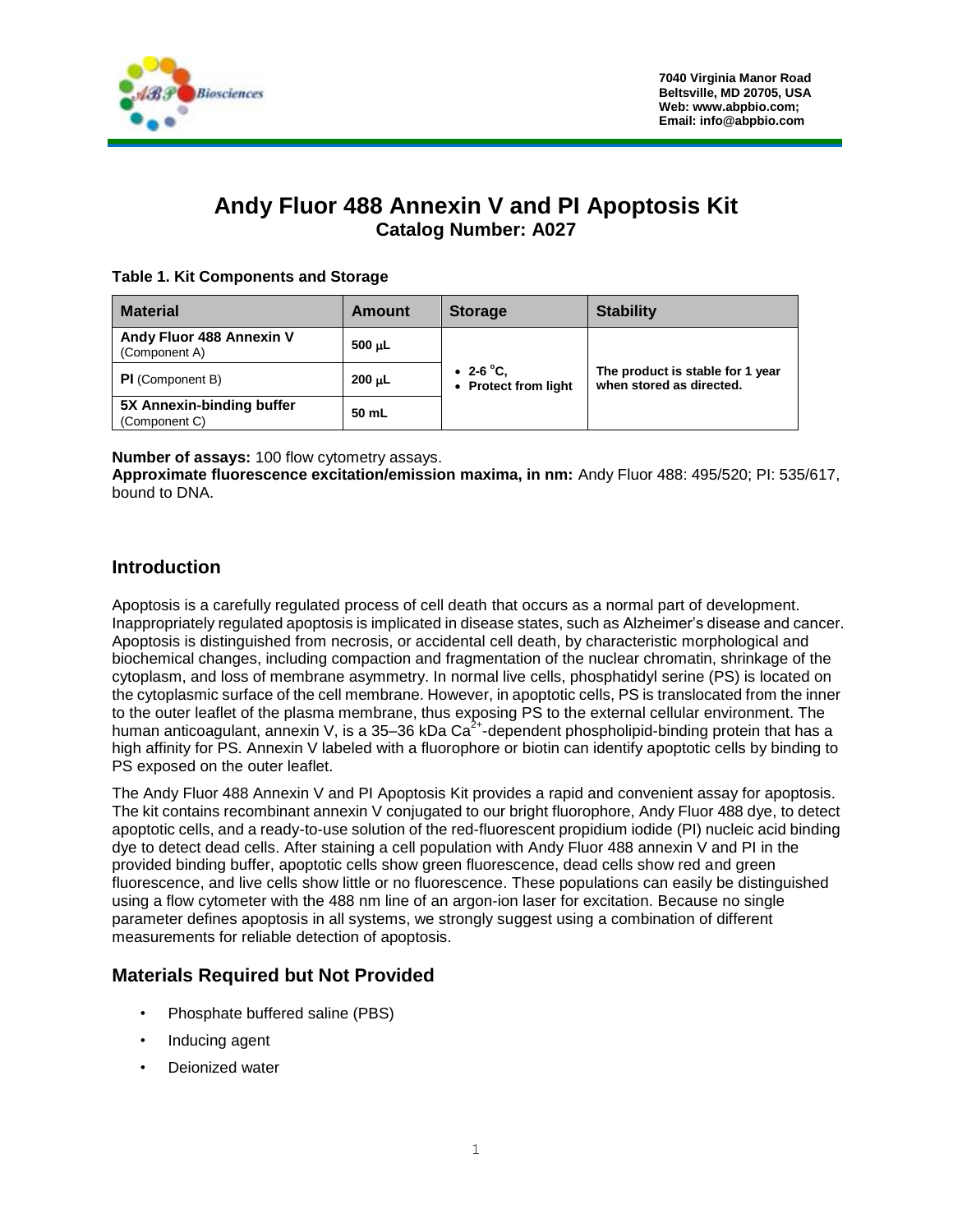## **Experimental Protocols**

### **Apoptosis Analysis by Flow Cytometry**

Note: The assay has been optimized using Jurkat cells treated with camptothecin to induce apoptosis. Some modifications may be required for use with other cell types or other inducing agents.

**1.1** Induce apoptosis in cells using the desired method. Prepare a negative control by incubating cells in the absence of inducing agent.

**1.2** Harvest the cells after the incubation period and wash in cold phosphate-buffered saline (PBS).

**1.3** Prepare 1X annexin-binding buffer. For example, for ~10 assays, add 2 mL 5X annexin-binding buffer (Component C) to 8 mL deionized water.

**1.4** Re-centrifuge the washed cells (from step 1.2), discard the supernatant and resuspend the cells in 1X annexin-binding buffer.

Determine the cell density and dilute in 1X annexin-binding buffer to ~1  $\times$  10<sup>6</sup> cells/mL, preparing a sufficient volume to have 100 μL per assay.

**1.5** Add 5 μL Andy Fluor 488 annexin V (Component A) and 1~2 μL PI (Component B) to each 100 μL of cell suspension.

**1.6** Incubate the cells at room temperature for 15 minutes in the dark.

**1.7** After the incubation period, add 400 μL 1X annexin-binding buffer, mix gently, and keep the samples on ice.

**1.8** As soon as possible, analyze the stained cells by flow cytometry, measuring the fluorescence emission at 530 nm and >575 nm (or equivalent) using 488 nm excitation.

Confirm the flow cytometry results by viewing the cells under a fluorescence microscope, using filters appropriate for fluorescein (FITC) and Texas Red dye.

#### **Apoptosis Detection by Microscopy**

**2.1** Induce apoptosis in cells using the desired method. Prepare a negative control by incubating cells in the absence of inducing agent.

**2.2** Harvest the cells after the incubation period and wash in cold phosphate-buffered saline (PBS).

**2.3** Prepare 1X annexin-binding buffer. For example, for ~10 assays, add 2 mL 5X annexin-binding buffer (Component C) to 8 mL deionized water.

**2.4** Re-centrifuge the washed cells (from step 2.2), discard the supernatant and resuspend the cells in 1X annexin-binding buffer.

Determine the cell density and dilute in 1X annexin-binding buffer to ~1  $\times$  10<sup>6</sup> cells/mL, preparing a sufficient volume to have 100 μL per assay.

**2.5** Add 5-25 μL Andy Fluor 488 annexin V (Component A) and 1~2 μL PI (Component B) to each 100 μL of cell suspension.

*Note: Higher concentrations of the solutions tend to produce better results for microscopy. The optimal concentration may need to be determined empirically.*

**2.6** Incubate the cells at room temperature for 15-30 minutes in the dark.

**2.7** Wash cells with 1X annexin-binding buffer.

**2.8** Mount cells onto slides and observe using appropriate filters.